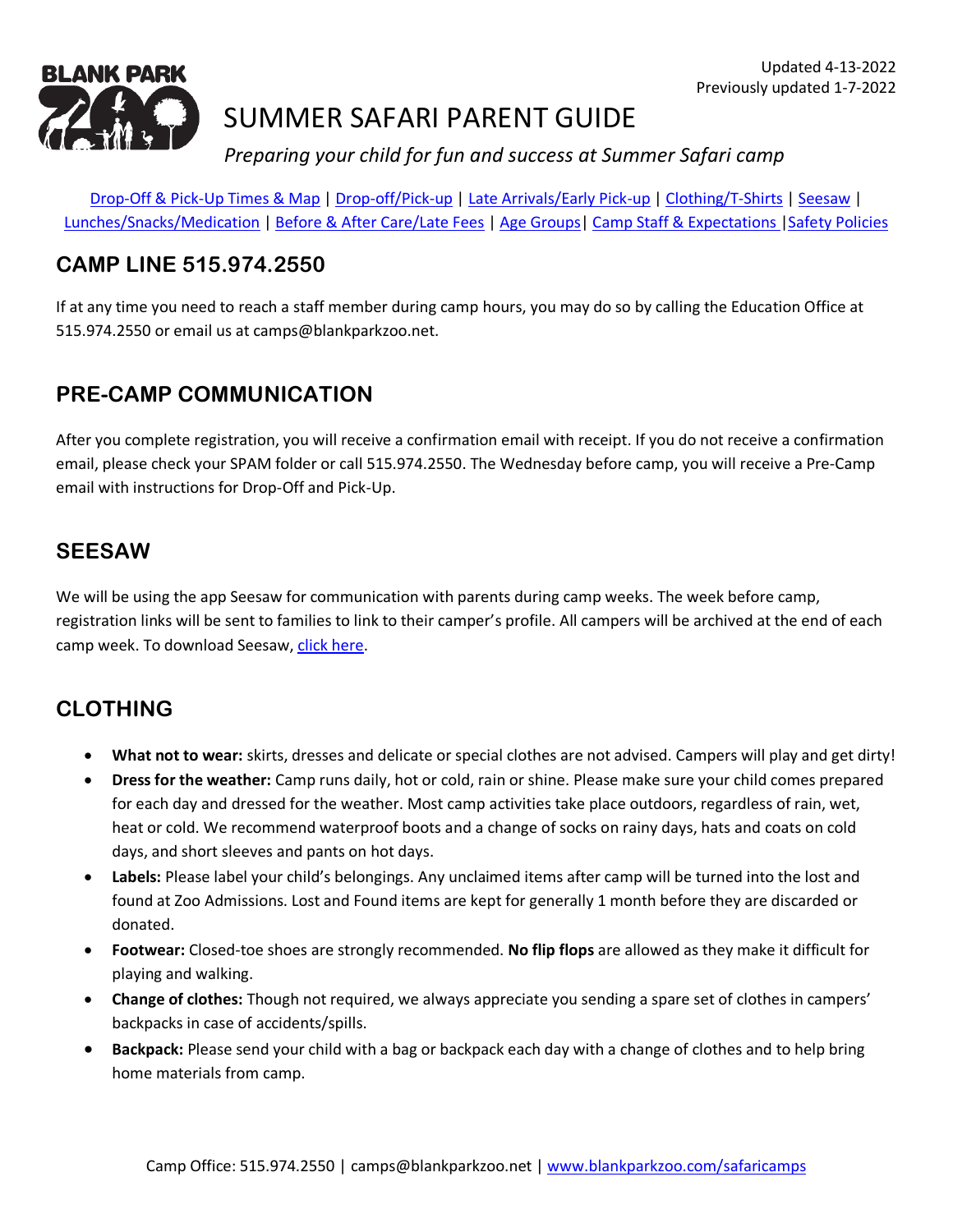## **CAMP T-SHIRTS**

2022 Camp t-shirts are available for purchase but are not required. You can purchase a t-shirt through your CampBrain account. T-shirts that are purchased in advance will be sent home the first day of camp. T-shirts are \$10.

#### **Clearance T-shirts**

Clearance camp t-shirts are available for purchase but are not required. These shirts are leftovers from 2020 & 2021 Summer Safari Camps and are available for 50% Summer Pricing. T-shirts can be purchased through your CampBrain account. T-shirts are \$5. *Red Panda design not available in size x-small.* 



## <span id="page-1-0"></span>**LUNCHES & SNACKS**

Half-day camps will receive one snack and full day camps will receive a morning and an afternoon snack each day (included as a part of camp registration – no extra fee). Snacks might include items such as: bananas, apples, Goldfish crackers, popcorn, pretzels, fruit snacks, Cheez-its, animal crackers, raisins, carrot sticks, or ice cream (these items are tentative, subject to change and vary from day to day).

Campers may bring a snack from home in place of Zoo provided snacks. These snacks, however, may only be consumed during designated snack times unless there is a health concern discussed with camp staff prior to the start of camp or during Monday morning drop-off.

Children enrolled in a full-day camp will need to either bring a sack lunch or purchase a Zoo lunch (if a child arrives without a sack lunch, a zoo lunch must be purchased that day). Please note, that refrigeration for lunches will not be provided. Although we do not prohibit nuts from camp, due to the high prevalence of nut allergies/sensitivities, we ask that you please consider sending nut-free lunches with your child.

#### *Lunch Menu*: Monday – Corndog, cookie and fruit Tuesday - Cheese pizza, yogurt and veggie Wednesday - Pork hot dog, chips and fruit Thursday - White cheddar mac and cheese, fruit and salad Friday - Breaded chicken strips, fries and veggie \*menu is tentative and subject to change \*side of fruit varies from day to day and may include grapes, apples, oranges or bananas \*side of veggies varies and may include carrots, celery or similar \*each meal will also include a milk or juice drink

Camp Office: 515.974.2550 | camps@blankparkzoo.net | [www.blankparkzoo.com/safaricamps](http://www.blankparkzoo.com/safaricamps)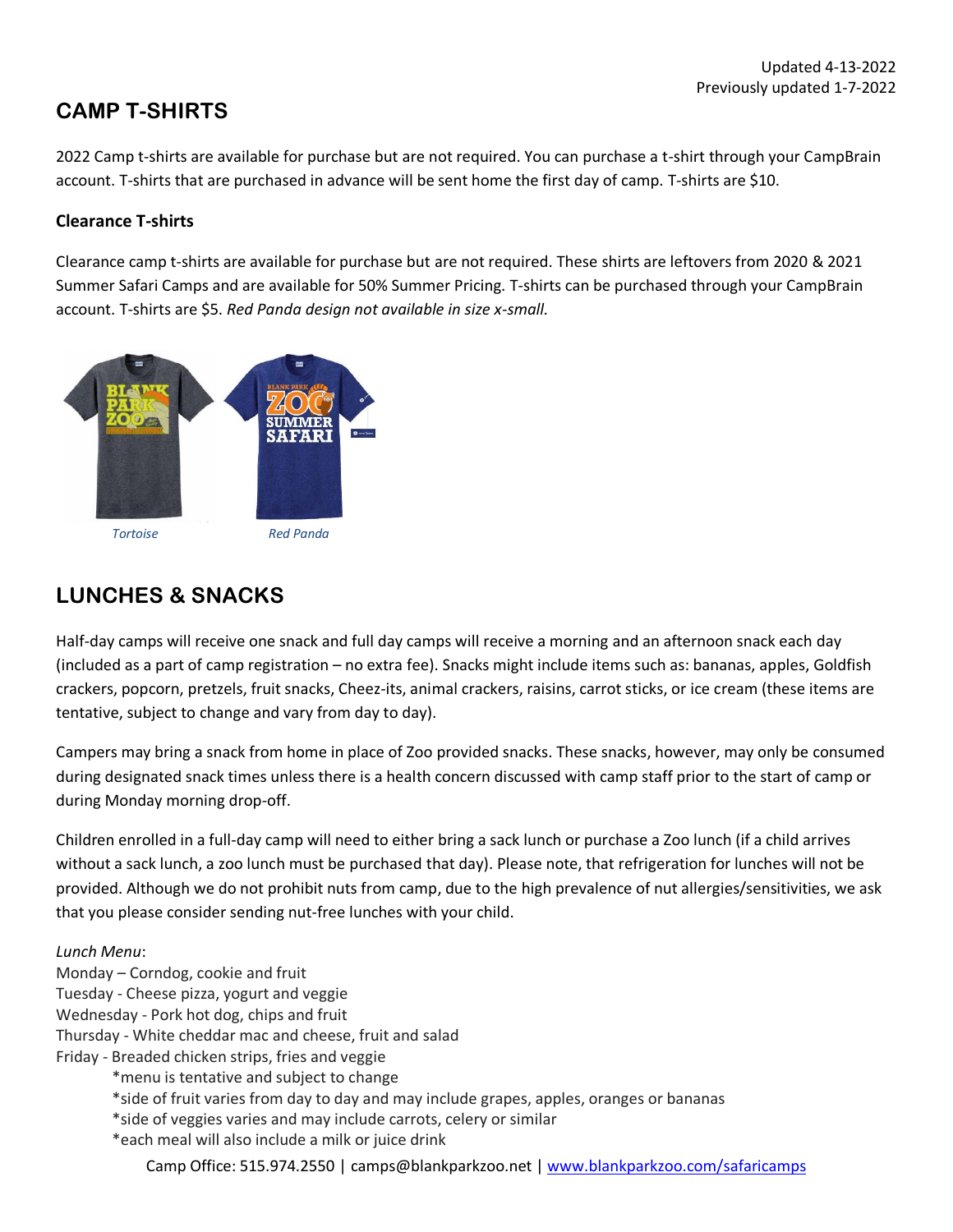\*\*\**Food items containing nuts are not served during camp. However, we cannot guarantee a nut-free environment. Camp kids often bring their own lunch items containing nuts, and nuts are a regular part of our animal diets. Please disclose all participant food allergies during registration. To discuss concerns or request special accommodations, please contact [camps@blankparkzoo.org](mailto:camps@blankparkzoo.org) or call 515-974-2550.*

#### **MEDICATION**

<span id="page-2-0"></span>If you are bringing any medication to camp with your child (including rescue inhalers and EpiPens), you must adhere to the following guidelines:

- Morning/evening dose of medications should be given before or after your child attends camp. Only medications with a dosage schedule that cannot be adjusted for camp hours should be administered during the day.
- ALL medications must be given to a Camp Supervisor by an adult. Prescription medications must be in the child's name and in its original bottle. Adult should advise whether the medication should be returned at the end of each day or stay at the Zoo for the duration of camp.
- A medication authorization form must be filled out completely for each medication to be administrated at camp. We will NOT administer medication without a completed form until we are able to reach a parent by phone.
- All medications must be in their original packaging and labeled with appropriate prescription, dosing and/or pharmaceutical information. Liquid medication must be accompanied with an appropriate measuring cup/syringe.
- We must have the child's first and last name and exact time medication is to be given.
- We are unable to accept damaged/expired medications or loose medicine in unmarked packaging or give medication on an "as needed" basis.

### **DROP-OFF & PICK-UP**

Both drop-off and pick-up take place curbside. Drop-off begins at 8:45 am for AM PreK, Half Day Kindergarten and full day camps. Drop-off for PM PreK camps begins at 1:15 PM. Please follow our signs for drop-off or see the drop-off/pickup map located at the end of this document.

\*\*\*For campers in car seats, if you have a camper in a car seat, please see special instructions on drop-off/pick-up map.

Pick-up for AM PreK and Half Day Kindergarten camps is from at 11:30-11:45 am and for PM PreK and full day camps 4:00-4:15pm. Please honor our pick-up times.

## <span id="page-2-1"></span>**LATE ARRIVALS**

If you are arriving late for any camp, please advise Zoo Admissions staff when you arrive that you are dropping off a camper and camp staff will be radioed to come pick up your child at Zoo Admissions. Please note, if you are arriving late, curbside drop-off is not available.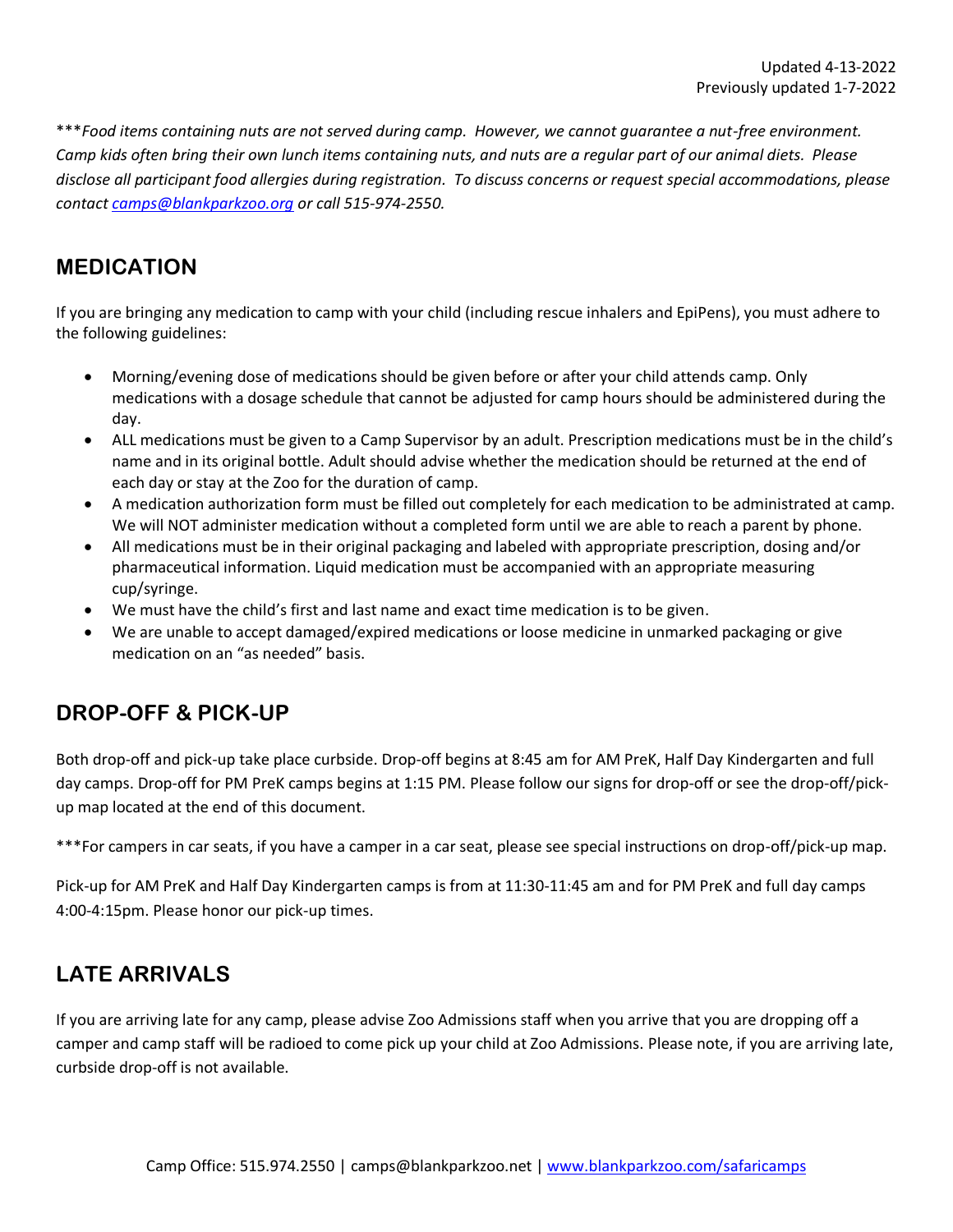## **EARLY PICK-UP**

Families who would like to pick up their children early from camp for appointments and other schedule commitments may do so. Please notify camp staff of your pick up time in advance to ensure a safe and organized check-out process.

The 15 minutes leading up to camp check-out is very busy as groups return to their learning spaces from zoo grounds and camp staff prepare for the check-out process. Therefore, we ask families to avoid trying to pick up during those 15 minute prior to regular pick up time.

### <span id="page-3-0"></span>**BEFORE/AFTER CARE**

We offer supervised Before Care for AM PreK, Half Day Kindergarten and full day camps beginning at 7:30 am until 8:30 am. Children cannot be dropped off between 8:30-8:45 am as staff are preparing for regular check-in. Before Care is not available to PM PreK camps.

We offer supervised After Care until 5:30 pm for PM PreK and all full day camps. All children not picked up by 4:15 pm will join After Care and parents will be charged the daily rate of \$5. After Care is not available for AM PreK or Half Day Kindergarten camps.

To sign up for Before or After Care, please do so on your CampBrain account.

## **LATE FEES**

If you know in advance that you will be late to pick up your child, please let us know by calling the camp parent line at 515.974.2550.

AM PreK and Half Day Kindergarten camps end at 11:30 am and pick-up ends are 11:45 am. Children who are not picked up by 11:45 am will be charged a fee of \$5 for every 15 minutes after 11:45 am.

PM PreK and full day camps end at 4:00 pm and check-out ends at 4:15 pm. Children who are not picked up by 4:15 pm will join After Care and parents will be charged the daily rate of \$5.

After Care ends at 5:30 pm. If you arrive after 5:30 pm, you will be charged a fee of \$5 for every 15 minutes after 5:30 pm.

## <span id="page-3-1"></span>**CAMP AGE GROUPS & GROUP REQUESTS**

It is important to us that your child receives the best experience. Age groups are designated so that camp instructors can tailor camp activities and learning opportunities that are developmentally appropriate for children of specified ages. As such, we hope that you will help us by honoring our age groups. **Each camp is for children entering that grade level in the fall of 2022.** AM PreK camps are for children who are at least 3 or 4 years old. Children must be 3 years of age by the first day of camp. PM PreK camps are for children who are 4 years old. Children must be 4 years old for PM PreK camps by the first day of camp.

Camp Office: 515.974.2550 | camps@blankparkzoo.net | [www.blankparkzoo.com/safaricamps](http://www.blankparkzoo.com/safaricamps) Your child MUST be potty-trained to be a part of the camp.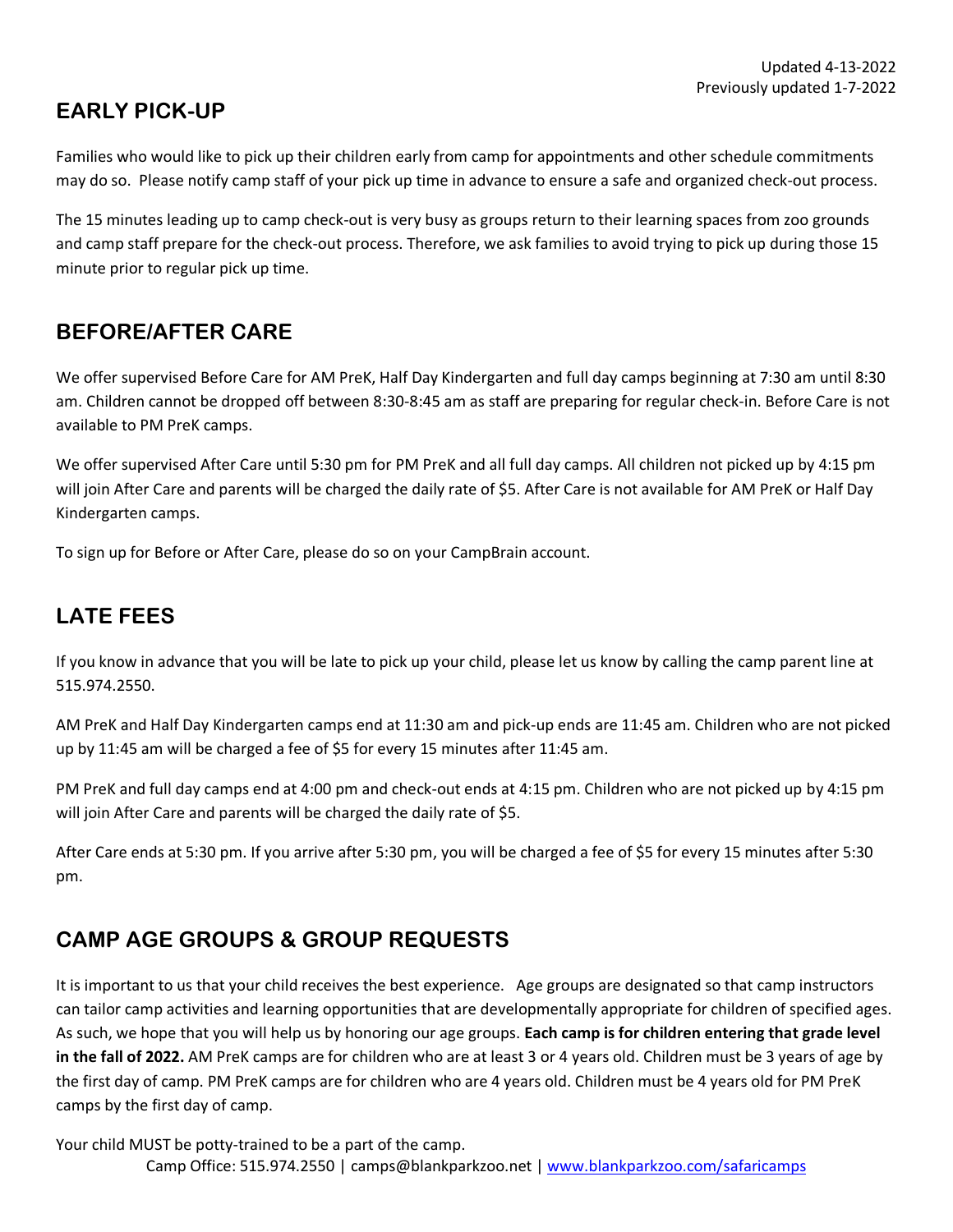#### Previously updated 1-7-2022

Occasionally an age group will split into smaller groups for activities. During the online registration process or by emailin[g camps@blankparkzoo.org,](mailto:camps@blankparkzoo.org) you can request that your child be grouped with another camper within his/her same age group. Although we make every effort to accommodate grouping preferences, please understand that group requests are never guaranteed.

### <span id="page-4-0"></span>**CAMP STAFF**

Our seasonal camp staff are often college students studying natural sciences and/or education. Camps may also be staffed by full-time educators currently working at the Zoo.

Each camp group is led by a teaching team of 2-5 educators. Groups may also be assisted by youth volunteers (Zoo Crew) or Junior Camp Educators (educators-in-training). Zoo Crew volunteers are teens trained in a variety of Zoo programs. Junior Camp Educators are long-time teen volunteers who have showed an interest in working with children and possess an exemplary record of volunteering at the Zoo. These volunteers serve as an extra pair of eyes and hands and are always under the supervision of Zoo staff.

## **CAMP EXPECTATIONS**

Campers and staff alike are required to follow camp expectations at all times to ensure everyone stays safe and enjoys their time at camp. We will go over camp expectations with campers on the first day of camp, but we also encourage you to review these expectations with your child prior to camp.

#### **Be Safe**

Everyone's safety is our highest priority! In order to keep campers safe, we ask everyone to stay with the group at all times, do not climb up fences or into exhibits, wear appropriate clothing and footwear, and refrain from fighting (even play fighting) as it may result in serious injuries.

#### **Be Respectful**

Simply put, respect means to be nice. We all need to work to be nice to each other, respecting each other's space, listening with our whole bodies and respecting what everyone has to say. This also includes respecting the plants and animals at the Zoo by not picking any plants or their leaves, tapping on the glass at animal exhibits or yelling at the animals.

#### **Be Responsible**

At Safari Camp we share, we clean up after ourselves and we conserve our resources. This means we take turns, push in our chairs, place trash and recycling items in the appropriate bins and do not waste camp supplies.

## <span id="page-4-1"></span>**SAFETY POLICIES: AUTHORIZED PICK-UP**

Safety is our highest priority. We thank you in advance for adhering to our authorized pick-up policy and the staff enforcing it.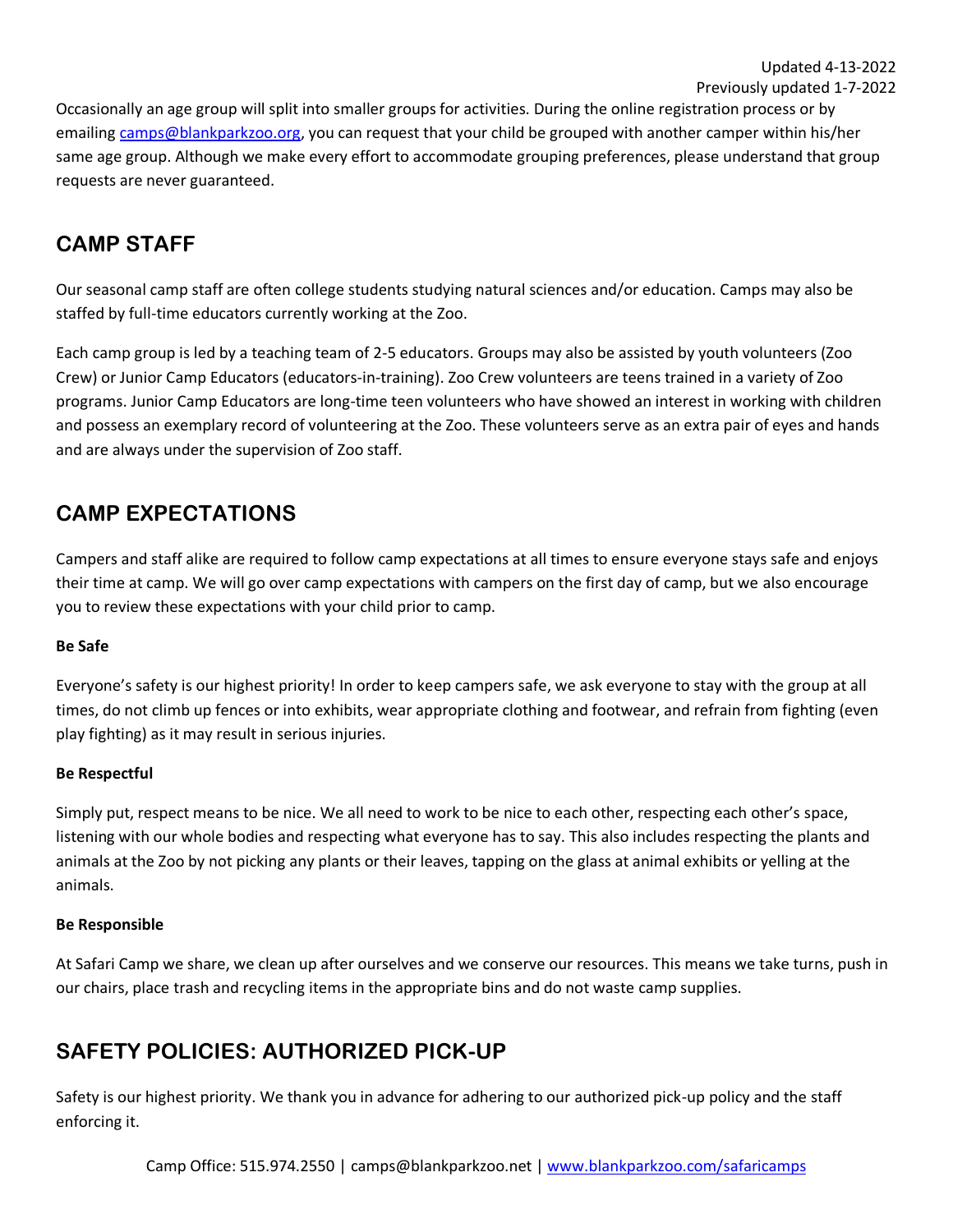Adults picking up a camper are required to show a valid, photo ID.

When registering your child for camp, you will be asked for several adult names including: Parent Name(s), Emergency Contact and Authorized Pick-Up. We will not release a child to anyone who is not listed somewhere under those three headings. If an adult's name needs to be added to the list after registration is complete, you may do so by calling or emailing the Camp Office or notifying staff any day during check-in.

If an individual is not listed, we will need to contact a parent or emergency contact for verbal permission before we can release your child to them.

Because Blank Park Zoo is a public facility, we require that all campers, regardless of age, are physically walked into the zoo and signed in and out by an adult with their instructors. If the adult picking up a camper is unable to walk into the zoo due to physical limitations, please contact camp staff so we can make arrangements as necessary.

### **SAFETY POLICIES: RESTROOM POLICY**

Children will always be accompanied to public restrooms and will never be allowed to enter a restroom alone with zoo visitors. The "rule of three" is followed to ensure an educator is never alone inside a restroom with an individual child.

### **SAFETY POLICIES: COVID-19 PRECAUTIONS**

We are following recommendations from the CDC for Safari Camps. Recommendations and requirements may change between now and the start of your child's camp.